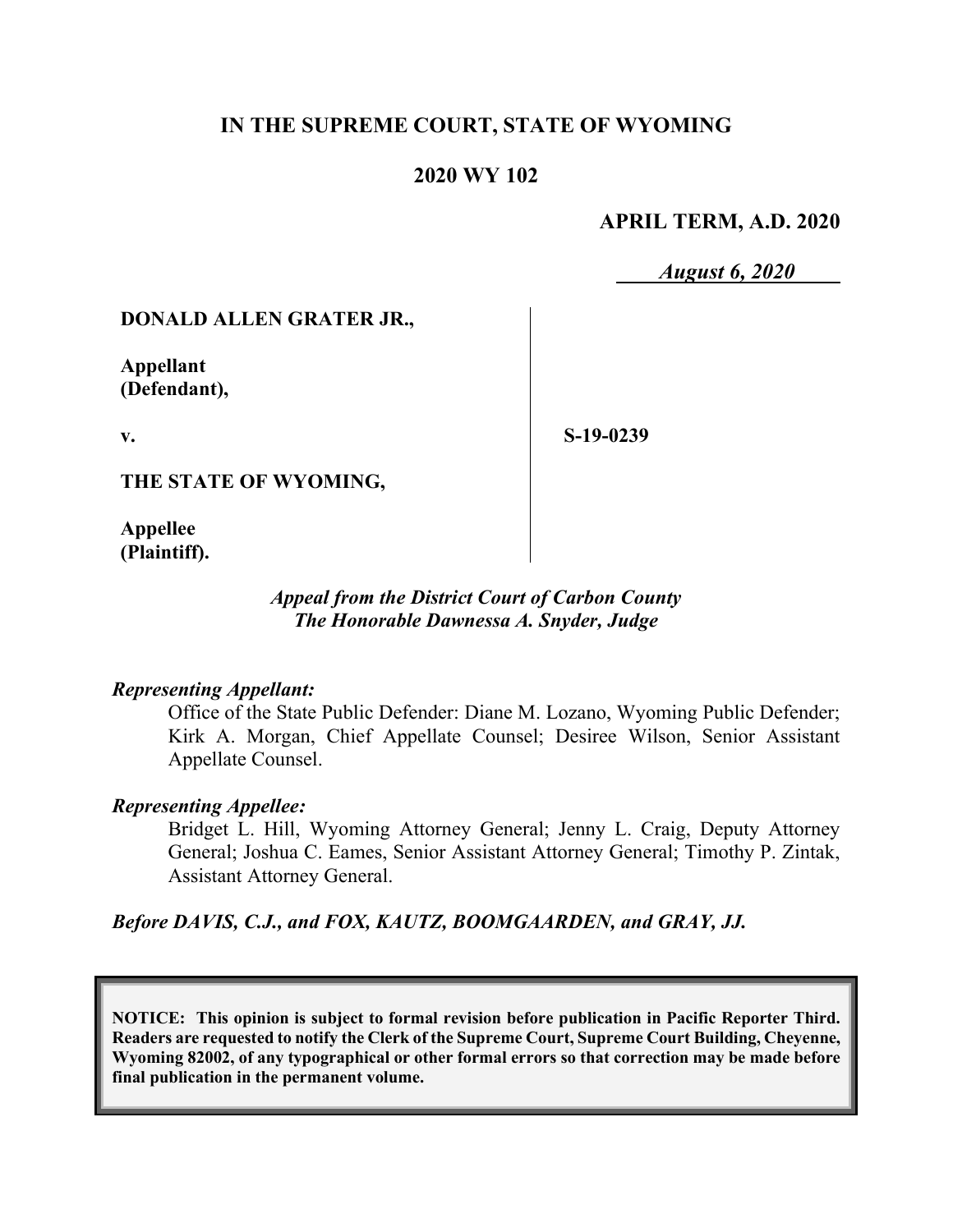#### **BOOMGAARDEN, Justice.**

[¶1] Donald Allen Grater Jr. accepted the State's offer and pleaded guilty to felony possession of marijuana. In exchange for his guilty plea, the State agreed to dismiss a misdemeanor possession of methamphetamine charge and recommend the court suspend Mr. Grater's sentence in favor of two years supervised probation. At sentencing, however, the State reneged on its promise to recommend a suspended sentence, stating it withdrew the plea agreement after the court had accepted Mr. Grater's plea because Mr. Grater violated the terms of his bond. Mr. Grater claims the State breached the plea agreement; however, because Mr. Grater does not show he was prejudiced by the State's breach, if any, we affirm.

### *ISSUE*

[¶2] Was Mr. Grater prejudiced by the State's breach, if any, of the written plea agreement?

### *FACTS*

[¶3] Rawlins, Wyoming police met Mr. Grater on December 10, 2018, after receiving a report he was soliciting money from people in the Walmart parking lot. Mr. Grater admitted to Officer Matthew Harnisch he was asking people for money. When Mr. Grater opened the door of his car to get his ID, Officer Harnisch noticed the smell of marijuana. When asked if he had marijuana in the car, Mr. Grater admitted he did and provided Officer Harnisch a glass jar full of marijuana. Mr. Grater explained he got the marijuana in California and used it for medicinal purposes. Officer Harnisch then placed Mr. Grater in investigative detention. He and Sergeant Chris Craig searched Mr. Grater's car and found more than four pounds of marijuana and a pipe and clear bag with suspected methamphetamine residue. Based on this evidence, the State charged Mr. Grater with one count of felony possession of marijuana, Wyo. Stat. Ann. §§ 35-7-1031(c)(iii) and 35-7- 1014(d)(xiii), and one count of misdemeanor possession of methamphetamine, §§ 35-7-  $1031(c)(i)(C)$  and  $35-7-1016(d)(ii)$ .

[¶4] Mr. Grater waived his preliminary hearing. Prior to his arraignment, the State offered, and Mr. Grater accepted, a written plea agreement. In exchange for Mr. Grater's guilty plea to the felony count, the State agreed to dismiss the misdemeanor count and recommend a two- to five-year sentence, suspended in favor of two years of supervised probation. Relevant to this appeal, the plea agreement stated:

> This offer is made pursuant to W.R.Cr.P.  $11(e)(i)(B)$  and will expire on *[Mr. Grater's] District Court Arraignment* or in the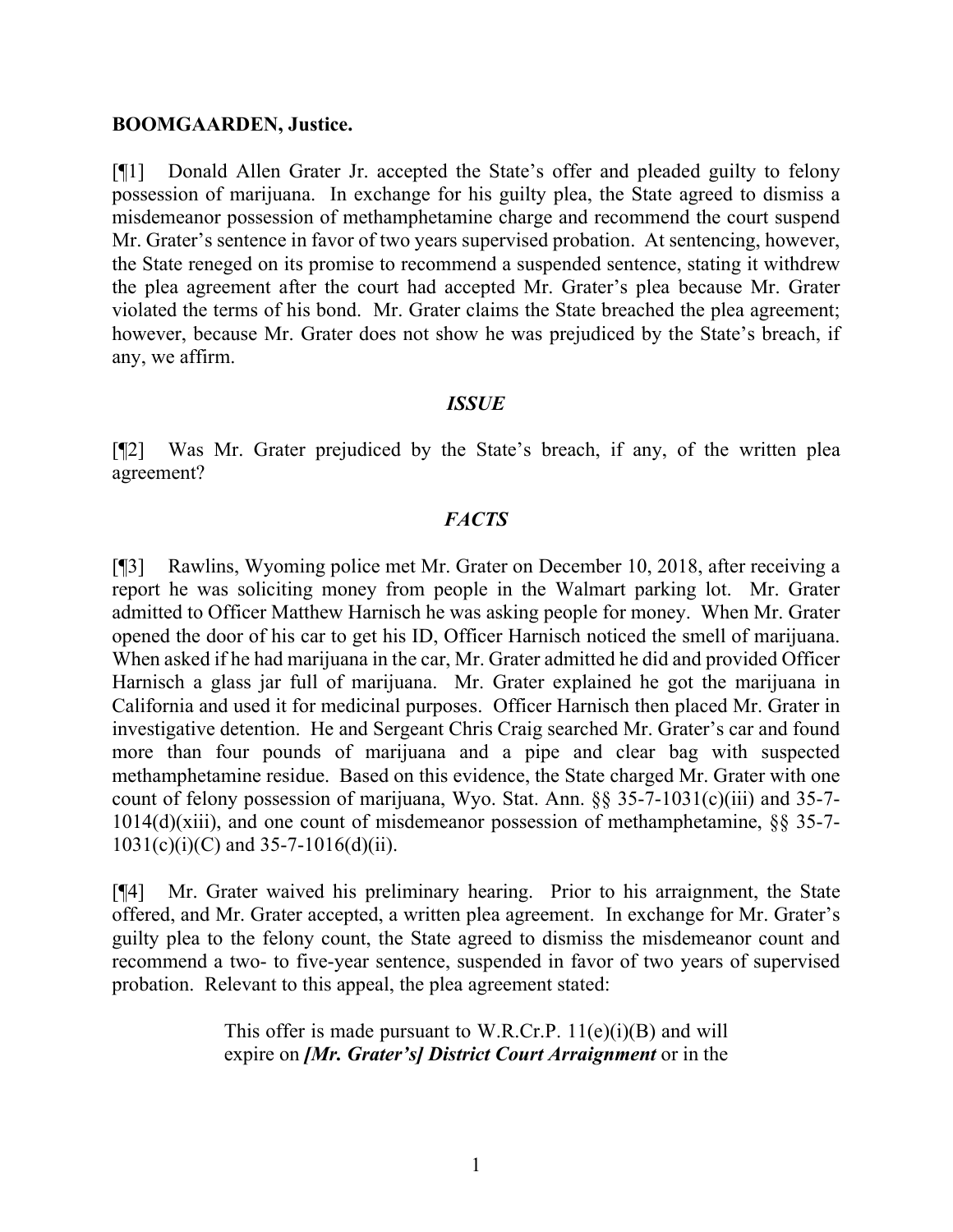event that [Mr. Grater] violates any condition of his bond or any law of any jurisdiction.

(Emphasis in original.)

[¶5] The district court accepted Mr. Grater's guilty plea and entered the felony conviction following his December 27, 2018 arraignment. The court reserved its sentencing decision, advising Mr. Grater it could, but was not bound, to accept the State's sentencing recommendation. The court released Mr. Grater on bond pending his sentencing hearing, stating:

> Mr. Grater, I don't want you to be unsuccessful on bond. I don't want you to go use marijuana. I don't want you to not go to Probation and Parole or not show back up for court, because what will happen is if you don't show back up or if you violate any of the terms of your bond, the Court will issue a warrant. And you will come back here, and the deal that the State has made with you is not, in all likelihood, going to be accepted by the Court.

[¶6] The State moved to revoke Mr. Grater's bond on January 22, 2019. At the bond revocation hearing on April 12, following his arrest and return to Wyoming from Indiana, Mr. Grater admitted to the first alleged bond violation—his failure to report to Probation and Parole for his presentence investigation interview. [1](#page-2-0) At Mr. Grater's July 15, 2019 sentencing hearing, the State told the court that earlier in the month it had notified Mr. Grater's attorney that it was "withdrawing" the plea agreement because Mr. Grater had violated his bond conditions. The State then recommended the district court sentence Mr. Grater to two to four years' incarceration—not a suspended probation sentence. In response, Mr. Grater again explained why he failed to report to Probation and Parole and gave his version of the circumstances pertaining to additional misdemeanor charges the State had filed against him. The court considered probation but found it inappropriate due to Mr. Grater's many felony convictions. The court sentenced Mr. Grater to one to three years' incarceration. This appeal followed.

<span id="page-2-0"></span><sup>&</sup>lt;sup>1</sup> The State also alleged Mr. Grater had been cited for property destruction for breaking a chair at the Carbon County Jail and had been arrested and charged with misdemeanor interference with a peace officer. The State withdrew those two alleged bond violations after Mr. Grater admitted to the first alleged violation. The court revoked Mr. Grater's bond, then imposed a \$5,000 cash bond and reset bond conditions to prohibit Mr. Grater from leaving Carbon County or Wyoming. Mr. Grater wrote to the court stating he should not have admitted he was guilty, his attorney did not have a plan, and he deserved to be released on his own recognizance because county officials were negligent, and he was being profiled. At the bond modification hearing, the court addressed Mr. Grater's concerns about his attorney and asked whether he wanted to withdraw his guilty plea. Mr. Grater confirmed he did not want to withdraw his plea and wanted to proceed; the court reminded him it was not bound by the sentencing recommendation in the plea agreement, then imposed a \$5,000 signature bond with conditions that permitted Mr. Grater to leave Wyoming.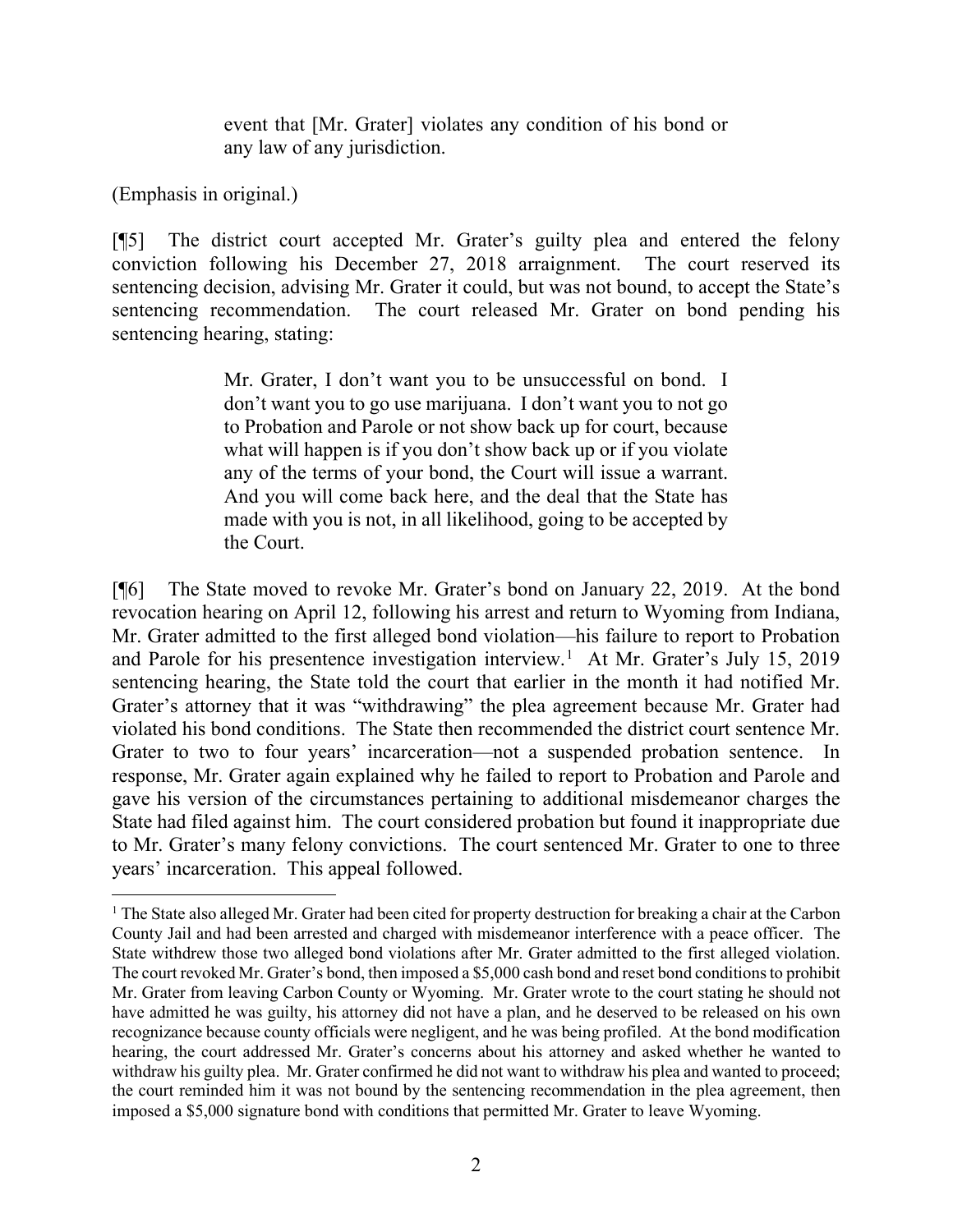#### *STANDARD OF REVIEW*

[¶7] We typically review whether the State violated a plea agreement de novo. *Springstead v. State*, 2020 WY 47, ¶ 7, 460 P.3d 1117, 1120 (Wyo. 2020) (citations omitted). Here, however, we review for plain error because Mr. Grater did not raise the issue of the State's alleged breach with the district court. W.R.Cr.P. 52(b); W.R.A.P. 9.05; *Springstead*,  $\parallel$  7, 460 P.3d at 1120. Mr. Grater bears the burden of proving plain error. *Mercer v. State*, 2012 WY 54, ¶ 8, 273 P.3d 1100, 1102 (Wyo. 2012). Plain error exists if the alleged error: (1) "clearly appears in the record"; (2) "clearly and obviously violates a clear and unequivocal rule of law"; and (3) affects a defendant's "'substantial right' to his material prejudice." *Nielsen v. State*, 2018 WY 132, ¶ 23, 430 P.3d 740, 748 (Wyo. 2018) (quoting *Cole v. State*, 2017 WY 87, ¶ 9, 399 P.3d 618, 620 (Wyo. 2017)). Given the error Mr. Grater asserts on appeal, the right "he must show to have been affected is his sentence." *Puckett v. United States*, 556 U.S. 129, 142 n.4, 129 S.Ct. 1423, 1433 n.4, 173 L.Ed.2d 266 (2009). Mr. Grater must show "there is a reasonable probability" his sentence would have been more favorable had the error not occurred. *See Larkins v. State*, 2018 WY 122, ¶ 94, 429 P.3d 28, 50 (Wyo. 2018).

#### *DISCUSSION*

[¶8] The State concedes Mr. Grater has satisfied the first prong of plain error—the record demonstrates the State agreed to recommend a suspended sentence but failed to do so at Mr. Grater's sentencing. The question whether Mr. Grater has satisfied the second prong whether the State's failure to make the agreed upon sentencing recommendation clearly and obviously violated a clear and unequivocal rule of law—is more difficult to answer.

[¶9] There exists a clear and unequivocal rule of law that the State must strictly adhere to the terms of its valid plea agreement with Mr. Grater unless Mr. Grater "materially and substantially breaches the [plea] agreement." *Springstead*, ¶ 10, 460 P.3d at 1121 (quoting *Montano v. State*, 2019 WY 34, ¶ 13, 437 P.3d 838, 842 (Wyo. 2019)). Mr. Grater contends he did not materially and substantially breach the plea agreement, but the State did. The State responds it "could be released from the plea agreement if [Mr.] Grater 'violate[d] any condition of his bond or any law of any jurisdiction,'" which he admittedly did. Relying on *Springstead*, the State argues "bond violations breach a plea agreement despite their being 'unproven' at the time of sentencing[,]" and then invites us to "conclude that, where a district court finds a violation of a condition of pretrial release sufficient for revocation under Rule  $46.4(c)(1)$  of the Wyoming Rules of Criminal Procedure, a material or substantial breach of a plea agreement has been established." The State goes too far. For to accept its invitation would be to impermissibly ignore the express terms of the plea agreement. We have long held that when "determining whether a breach occurred, we begin by examining the terms of the agreement." *Springstead*, ¶ 11, 460 P.3d at 1121 (citing *Montano*, ¶ 14, 437 P.3d at 842). We enforce the agreement according to its terms so long as its language is clear and unambiguous. *Montano*, ¶ 14, 437 P.3d at 842.